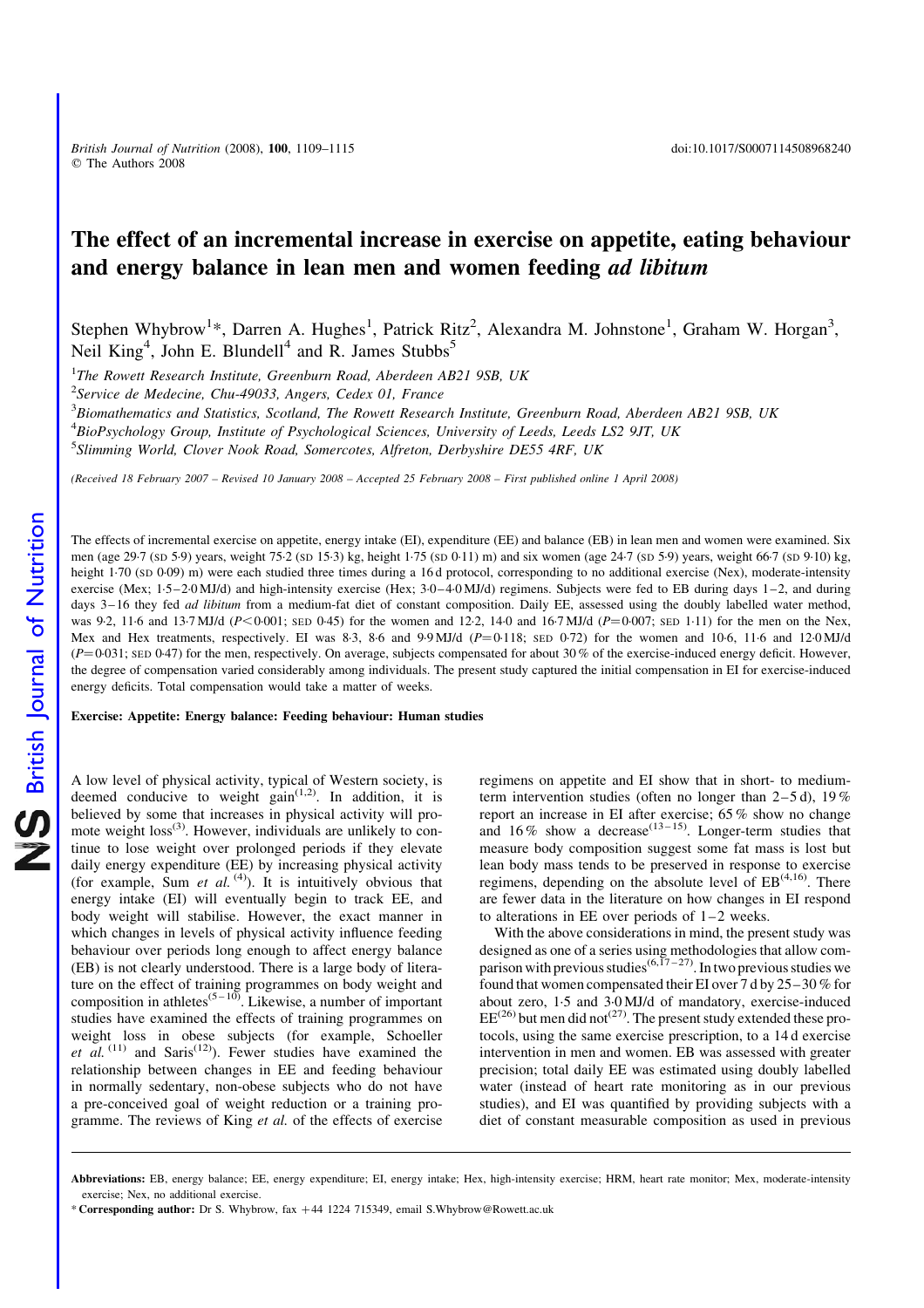feeding behaviour studies<sup> $(28,29)$ </sup>. The present study was designed to continually monitor these variables, together with subjective appetite, in the same relatively sedentary men and women exposed to no, moderate or high levels of exercise-induced EE under 'pseudo free-living' conditions.

#### Materials and methods

#### Subject recruitment

Six men and six women were recruited by advertisement. Subjects were non-smokers, aged between 18 and 40 years, in good health (no chronic health complaints, not taking any medication, with the exception of oral contraceptives in women), not consuming any type of specialised diet, had a sedentary to moderately active lifestyle and were not highly restrained eaters. They were not informed that the true purpose of the study was to specifically assess feeding responses to physical activity. Instead, emphasis was placed on N excretion and metabolism. Subjects were asked not to monitor their weight during the course of the study. All subjects were interviewed and informed of procedures involved in the study before signing a consent form. The study was approved by the Grampian Health Ethics Committee.

#### Experimental design

Each subject was studied three times, using a randomised cross-over design, with no additional exercise (Nex), moderate exercise (Mex) and high exercise (Hex) treatment periods. Each experimental treatment period lasted 16 d, during which time they were resident in, but not confined to, the Human Nutrition Unit of the Rowett Research Institute. They were allowed to come and go from the unit to maintain their usual day-to-day activities. During days  $1-2$ , subjects were fed a maintenance diet. They took part in the exercise intervention during days 3–16. Treatment order was randomised and balanced across subjects. The three treatments were: (i) Nex, where subjects were asked to maintain their usual activity routines (control); (ii) Mex, in which subjects completed two 40 min sessions per d in order to expend 28·6 kJ/kg body weight (giving 2·0 MJ/d for a 70 kg subject); (iii) Hex, during which subjects completed three 40 min sessions per d in order to expend 57·1 kJ/kg body weight (giving 4·0 MJ/d for a 70 kg subject). Subjects exercised primarily on a bicycle ergometer (Tunturi E850; Tunturi, Turku, Finland) although some subjects used a treadmill (Powerjog G100; Sports Engineering Ltd, Bryncoch, Mid Glamorgan, UK). Each study period was separated by at least 1 week, although this varied considerably between subjects.

The intensity at which subjects exercised was estimated individually by means of a submaximal fitness test and was scaled to the individual's body weight. This test was used to individually calibrate heart rate monitors (HRM; POLAR sports tester; Polar Electro, Vantaa, Finland). The HRM were used to measure the energy cost of exercise during each exercise session, using the modified heart rate flex  $(HR-FLEX)$  method<sup>(30)</sup>. Subjects only wore the HRM during exercise sessions to check compliance to the protocol. Average total daily EE was measured in each subject using the doubly labelled water method (see below).

The purpose of the maintenance diet on days  $1-2$  was to standardise energy and macronutrient intakes before each exercise intervention. The energy content of the diet was calculated at  $1.6 \times$  RMR and provided 13% protein, 40% fat and 47 % carbohydrate. From days 3–16, subjects were given continuous ad libitum access to a 3 d rotating menu of a similar composition and energy density (see below). Subjects also had ad libitum access to water, decaffeinated tea, fruit squash or coffee with a non-nutritive sweetener (Canderel<sup>TM</sup>; Merisant UK Ltd, High Wycombe, Bucks, UK) and were given a 200 g semi-skimmed milk allowance per d. They were not allowed to drink any alcohol during the whole period. These diets have been described previously<sup>(28,29)</sup>.

Subjects recorded their motivation to eat during waking hours (days  $1-16$ ; see below).

At the beginning of the study, subjects completed the three factor eating inventory  $(TFEI)^{(31)}$  and the Dutch eating behaviour questionnaire  $(DEBO)^{(32)}$ . The DEBQ and TFEI showed that women's restraint was, on average, 2·9 (SD 0·6) and 7·0 (SD 4·0), respectively. Corresponding values for the men were  $2.5$  (SD  $1.07$ ) and  $8.3$  (SD  $5.2$ ). Neither group of men or women was classified as restrained eaters. It was not practicable to standardise the exercise treatments with reference to the menstrual cycle.

# Measurement of baseline anthropometry and resting metabolic rate

Height and weight were measured as previously described<sup>(26)</sup>.  $O<sub>2</sub>$  consumption and  $CO<sub>2</sub>$  production were measured using a ventilated hood system (Deltatrac II, MBM-200; Datex Instrumentarium Corporation, Helsinki, Finland) in fasting subjects during the morning. Subjects rested for at least 30 min after arriving at the Human Nutrition Unit of the Rowett Research Institute, and measurements were made at approximate thermoneutrality. RMR was calculated using the equations of Elia & Livesey(33). Skinfold thickness was measured on the right-hand side of the body, using skinfold callipers (Holtain Ltd, Crymych, Dyfed, UK), following the methods of Durnin & Womersley<sup>(34)</sup>, and percentage body fat estimated using the Siri equation<sup>(35)</sup>.

#### Formulation and preparation of the diets

The composition of each dish in terms of energy, fat, carbohydrate, protein and NSP was calculated from McCance and Widdowson's The Composition of Foods, 5th edition and supplements<sup>(36)</sup>. The *ad libitum* diet was formulated so that every food item on the menu comprised 40 % fat, 47 % carbohydrate and 13 % protein as a proportion of energy and contained 550 kJ/100 g wet weight of food (excluding drinks). This was done so that food intake directly paralleled EI. The food was prepared daily by the dietetic research assistant in the metabolic kitchen.

#### Presentation of the diets and measurement of food intake

Subjects were resident in the Human Nutrition Unit of the Rowett Research Institute for the duration of the study. Foods from the menu were available in excess from a labelled refrigerator and freezer. Food was presented to the subjects in the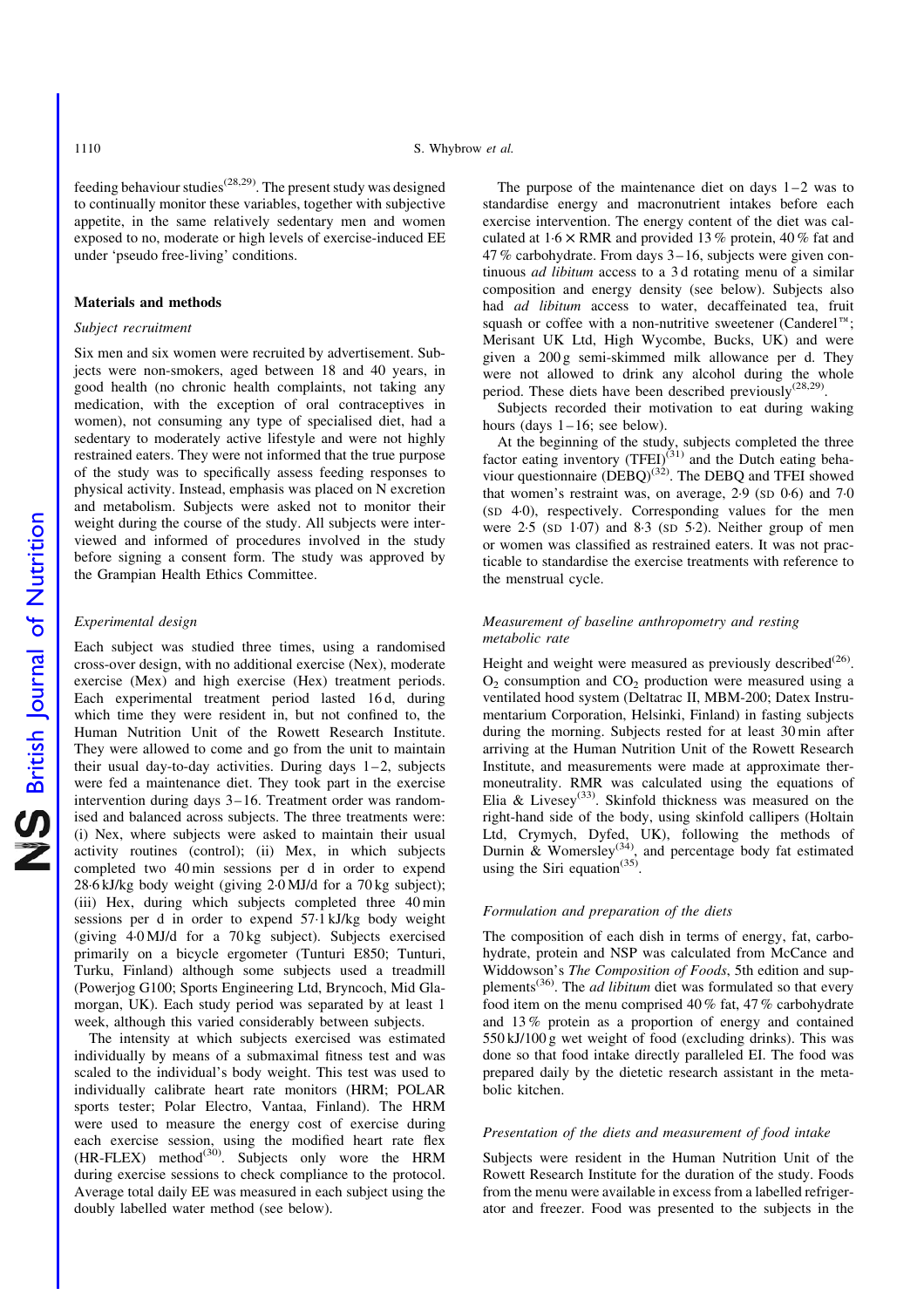following amounts: breakfast, 600 g; main courses, 400 g; sweets, 150 g; milkshakes, 300 g; hot drinks, 350 g. Extra portions were readily available on request. Foods were prepared in large batches and frozen in 400 g portions. Water loss from cooking was measured and replaced to maintain the calculated energy density. All foods were weighed before they were made available to subjects. Subjects would heat their own meals using a microwave oven. Empty containers and leftovers were placed back into the refrigerator for weighing and recording by the investigators so that food intake could be measured. Subjects also kept a food diary during the study period, in which they recorded food consumed and the times at which it was eaten. Subjects could, therefore, determine the time, size, and frequency but not the composition of each meal.

#### Doubly labelled water technique

Subjects were dosed with doubly labelled water on the morning of day 3. A pre-dose urine sample along with two further background samples collected on the maintenance days were used for assessment of baseline (pre-dose) isotopic enrichments of the subject's body water pools. The dose levels were: 0.15 g/kg body weight of a 99.9%  $^{2}$ H<sub>2</sub>O-H<sub>2</sub>O mixture and 1.5 g/kg body weight of a  $10.0\%$  H<sub>2</sub><sup>18</sup>O–H<sub>2</sub>O mixture. This was made up as a single dose that was sealed and autoclaved the day before dosing. Subjects then collected urine samples at 4, 5 and 6h after dosing to enable plateaus to be individually measured using the 'slope intercept' method<sup>(37)</sup>. During days 4–16 inclusive, subjects continued to collect urine samples, which were immediately frozen at  $-20^{\circ}$ C. Samples were collected at the same time each day and the exact time of collection was recorded. Urine samples were collected for a multi-point analysis.

Stable-isotope analysis was conducted using gas isotope ratio MS. Isotopic enrichment of the post-dose urine samples was analysed, relative to the original background amounts. However, in the present study the times of the doses were so close together, the true background was never reached after the first dose. Therefore to calculate pool sizes and flux rates, the original background was used. Pool sizes and flux rates were calculated as described by  $Coward^{(38)}$ .

# Calibration of heart rate monitors and estimation of energy expenditure from heart rate

Total exercise EE from HR was calculated using the modified heart rate flex (HR-FLEX) method of Ceesay et al.  $(30)$ , as described previously $(27)$ . Submaximal calibration procedures were conducted before each treatment period on the same morning as the RMR measurement. A regression line of HR v. EE was established for each subject by simultaneously measuring HR, breath-by-breath  $V_{O2}$  and  $V_{CO2}$  (Vmax29 metabolic cart; Sensor Medics, Yorba Linda, CA, USA) at incremental workloads on a bicycle ergometer (Tunturi E850). EE was estimated from  $V_{O2}$  and  $V_{CO2}$  values<sup>(33,39)</sup>, and the individual relationships between HR and EE established. Subjects wore HRM during exercise sessions and the energy cost of each exercise session was estimated from the recording of heart rate.

Data derived from the calibration procedure were also used to predict each subject's maximum  $O_2$  uptake (predicted  $V_{O2max}$ ), by extrapolation of the regression of  $V_{O2}$  against HR to the subject's calculated maximum heart rate of 220 – age. The  $V_{\Omega}$  which coincides with maximal HR was assumed to be the maximum  $O_2$  uptake ( $V_{Q2max}$ ) and was expressed in ml per min and kg body weight $(40)$ .

#### Psychometric assessment of hunger and appetite

Throughout each measurement day (between 09.00 and 21.00 hours) subjects rated hourly motivation to eat and mood using an electronic appetite rating system, based on visual analogue scales as described previously<sup>(26)</sup>.

#### Statistical analysis

EE and heart rate were analysed by ANOVA with exercise treatment and day as factors and subject and treatment order as blocking factors. In addition, pre- and post-treatment RMR was analysed by ANOVA with exercise treatment as a factor and subject and treatment order as blocking factors. Males and females were analysed separately, and in combination by including a term for sex in the between-subject stratum of ANOVA of the combined data.

Food, energy and nutrient intake were analysed by ANOVA with exercise treatment and day as factors and subject and treatment order as blocking factors. Additionally, period was added as an input factor to assess for changes between the treatment and follow-up phases of the protocol.

EB was analysed by ANOVA with exercise treatment and day as factors and subject and treatment order as blocking factors. Changes in body weight from day 3 to day 17 were analysed by ANOVA to test for treatment effects. For each treatment, t tests were used to test for significant changes in weight (relative to zero) over the period.

Changes in EI, expenditure and balance were also summarised by simple linear regression calculating the slope, P value and  $t$  value, over time (d), as men and women separately and combined. This process necessarily assumed that total daily EE was constant on a daily basis, since the doubly labelled water technique provides only an average daily value from the 14 d measurement period.

The hourly visual analogue ratings were analysed using ANOVA by calculating a mean rating for each 24 h period with diet and day as a factor and subject and treatment order as a blocking factor.

All analysis was performed using the GENSTAT 5 statistical program (Lawes Agricultural Trust, Rothampstead Experimental Station, Harpenden, Herts, UK).

# Results

Subject characteristics, as measured at baseline, are presented in Table 1.

#### Energy balance

Average daily EE (estimated using doubly labelled water) increased across treatments for both the women  $(P<0001)$ and men  $(P=0.001)$ . For women the mean energy cost of exercise (inclusive of basal expenditure, as assessed by HRM) was 2·0 and 3·8 MJ/d on the Mex and Hex treatments respectively; for men it was 2·8 and 4·9 MJ/d, respectively.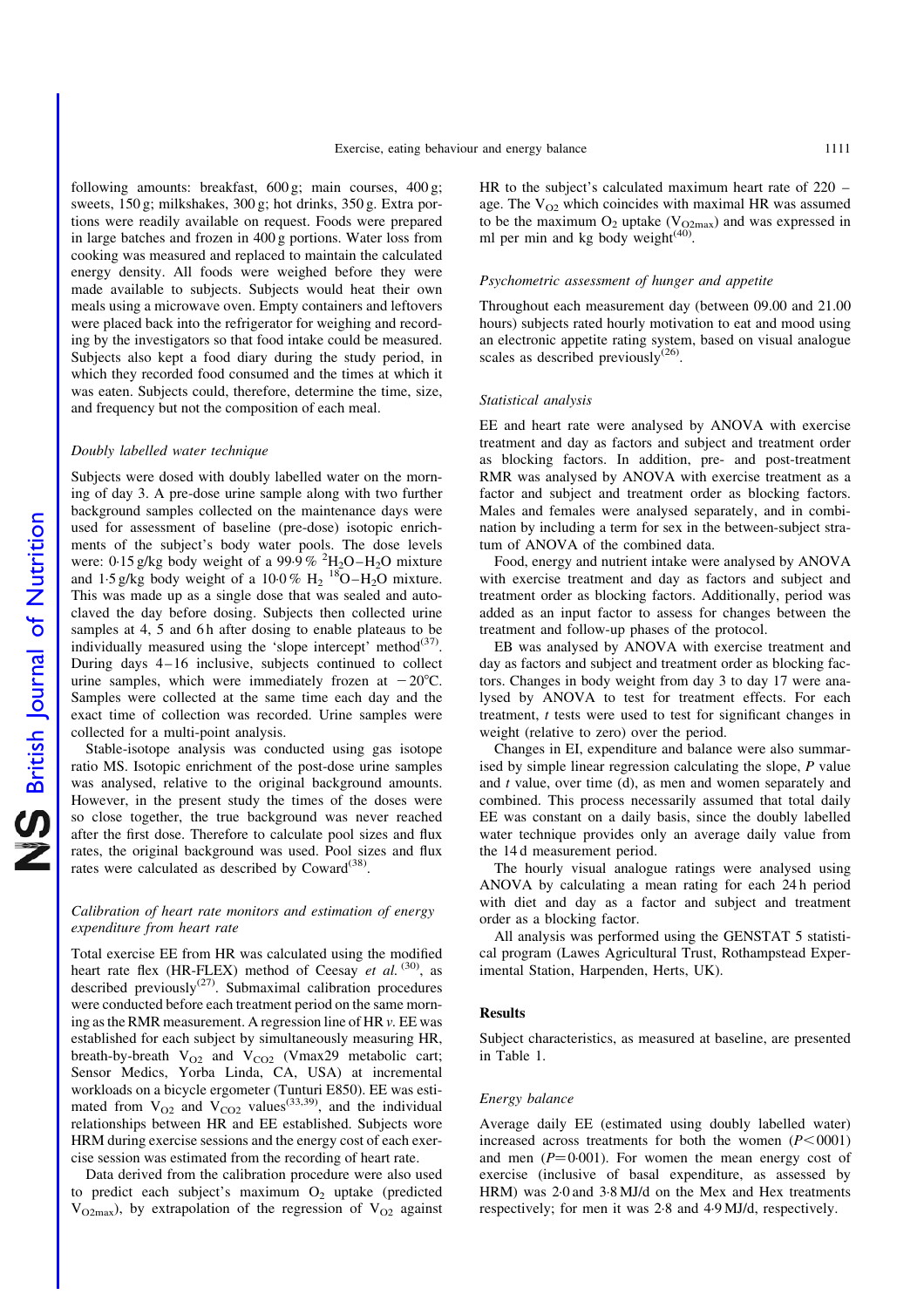Table 1. Subject characteristics at baseline (Mean values and standard deviations)

|                 | Women ( <i>n</i> 6) |           | Men ( <i>n</i> 6) |        |  |  |
|-----------------|---------------------|-----------|-------------------|--------|--|--|
|                 | Mean                | <b>SD</b> | Mean              | SD     |  |  |
| Age (years)     | 24.7                | 5.9       | 29.7              | 5.9    |  |  |
| Height (m)      | $1-70$              | 0.09      | 1.75              | 0.11   |  |  |
| Weight (kg)     | 66.7                | 9.10      | 75.2              | $15-3$ |  |  |
| BMI $(kg/m2)$   | 22.9                | 1·6       | 24.2              | 2.2    |  |  |
| Body fat $(\%)$ | 29.9                | $1-7$     | 19.3              | 4.4    |  |  |
| RMR (MJ/d)      | $6 - 05$            | 0.56      | 7.03              | $1-3$  |  |  |

Mean heart rate, averaged over all exercise sessions, was significantly elevated by the exercise treatments, giving values of 136 and 149 beats per min for the women  $(P=0.015;$  SED 3.8) and 126 and 141 beats per min for the men, on the Mex and Hex treatments respectively  $(P=0.004;$  SED 3.0).

Table 2 summarises mean daily food, energy and macronutrient intakes, EE and RMR, and EB for the six men and women on each treatment, for days 3–16. Non-exercise EE (calculated from total EE – exercise EE) was not affected by the exercise intervention (Table 2); consequently total daily EE, both absolute and as a multiple of RMR, increased with increasing exercise.

There was no significant treatment effect on RMR, nor any difference within each treatment between days 3 and 16, either expressed in absolute terms (kJ/d) or as a proportion of fat-free mass (kJ/kg fat-free mass per d).

Average daily EI did not change significantly as exercise increased in the women  $(P=0.118)$  but it did in the men  $(P=0.031;$  SED 0.47).

EI, regressed over the 14 d of each exercise treatment for men (Fig. 1 (a)) and women (Fig. 1 (b)) separately or combined, showed no evidence of a change over time. Mean slopes (combined across sexes) were  $-0.07$  ( $t = -2.18$ ;  $P=0.08$ ,  $-0.06$  ( $t = -0.64$ ;  $P=0.55$ ) and 0.05 ( $t = 0.83$ ;  $P=0.44$ ) on the Nex, Mex and Hex treatments, respectively.

Macronutrient intakes followed a similar non-significant pattern to EI for the women and a similar significant trend in the men, since the diets were of a fixed composition.

Mean daily EB, measured from EI minus EE, was significantly affected by treatment. Since intake did not change over time (see above) and expenditure was averaged over 14 d there were no treatment-day effects on EB. Cumulative EB was, on average  $-12.6$ ,  $-42.0$  and  $-53.2$  MJ (SED 19·3) for the women and  $-22.4$ ,  $-33.6$  and  $-65.8$  MJ (SED 13·2) for the men, on the Nex, Mex and Hex treatments respectively. There were no sex  $\times$  treatment interactions. Cumulative EB was significantly different from zero on the Hex treatments for the women  $(P=0.007; t = -4.34)$  and men ( $P=0.023$ ;  $t = 3.23$ ); in addition the women's Mex treatment was significantly different from zero  $(-42.0 \,\mathrm{MJ})$ ;  $P=0.014$ ;  $t = -3.68$ ). EB was not significantly different from zero on the Nex treatment for either women or men.

#### Body weight

There were no significant differences in body weight (day 17 minus day 3) between the Nex, Mex and Hex treatments of the study. None of the changes in body weight were significantly different from zero.

#### Aerobic fitness

There was a significant treatment effect on predicted  $V_{O2max}$ (ml  $O_2$ /kg per min) in the women ( $P=0.029$ ; SED 2·6). Predicted maximal aerobic power increased from 30·00 (Nex) to 38.67 ml  $O_2$ /kg per min on the Hex treatment. For the men the increase was not significant, going from 40·70 to 46.56  $(P=0.072)$ .

#### Body composition

There was no significant change in fat-free mass, fat mass or percentage body fat across the three treatments for the women or the men.

# Motivation to eat and mood

There were no significant treatment effects for hunger, fullness, desire to eat, prospective consumption, thirst or preoccupation with thoughts of food for the women. Similarly, the men only rated thirst as being significantly elevated during the Mex treatment  $(P=0.017;$  SED 4), with average scores of 30, 43 and 37 on the Nex, Mex and Hex treatments respectively.

Table 2. Mean daily energy intake, expenditure, and their components together with energy balance for women and men during the intervention period of three separate treatments: no exercise (Nex), moderate level of exercise (Mex) and high level of exercise (Hex)\* (Mean values and standard errors of difference)

|                                       | Women $(n 6)$ |         |         |      | Men $(n 6)$ |            |         |          |       |         |
|---------------------------------------|---------------|---------|---------|------|-------------|------------|---------|----------|-------|---------|
|                                       | <b>Nex</b>    | Mex     | Hex     | SED  | P           | <b>Nex</b> | Mex     | Hex      | SED   | P       |
| Total daily energy expenditure (MJ/d) | 9.2           | $11-6$  | $13-7$  | 0.45 | < 0.001     | 12.2       | 14.0    | $16-7$   | $1-1$ | 0.007   |
| Exercise energy expenditure (MJ/d)    | About 0.3     | 2.0     | $3-8$   | 0.16 | < 0.001     | About 0.5  | 2.8     | 4.9      | 0.16  | < 0.001 |
| RMR (MJ/d)                            | 6·1           | $6-1$   | 5.9     | 0.48 | 0.634       | 7.0        | 7.2     | 6.9      | 0.14  | 0.239   |
| Food and drink eaten (kg/d)           | 2.10          | 2.29    | 2.83    | 0.24 | 0.029       | $3-3$      | $3-7$   | $4-0$    | 0.19  | 0.016   |
| Energy intake (MJ/d)                  | $8-3$         | $8-6$   | 9.9     | 0.72 | 0.118       | $10-6$     | 11.6    | $12 - 0$ | 0.47  | 0.031   |
| Protein intake (MJ/d)                 | $1-1$         | $1-1$   | 1.3     | 0.10 | 0.170       | 1.4        | 1.5     | 1.5      | 0.07  | 0.054   |
| Carbohydrate intake (MJ/d)            | 4.1           | 4.3     | 5.0     | 0.34 | 0.074       | 5.2        | $5-7$   | 5.9      | 0.23  | 0.026   |
| Fat intake (MJ/d)                     | $3-1$         | 3.2     | $3-7$   | 0.29 | 0.184       | $4-0$      | 4.4     | 4.6      | 0.18  | 0.043   |
| Energy balance (MJ/d)                 | $-0.9$        | $-3.0$  | $-3.8$  | 0.90 | 0.022       | $-1.6$     | $-2.4$  | $-4.7$   | 0.98  | 0.025   |
| Weight change (kg/14d)                | $-0.98$       | $-0.67$ | $-0.63$ | 0.28 | 0.725       | $-0.20$    | $-0.96$ | $-1.13$  | 0.69  | 0.213   |

\* Note that weight of food and drink includes non-energy drinks such as water and beverages such as tea.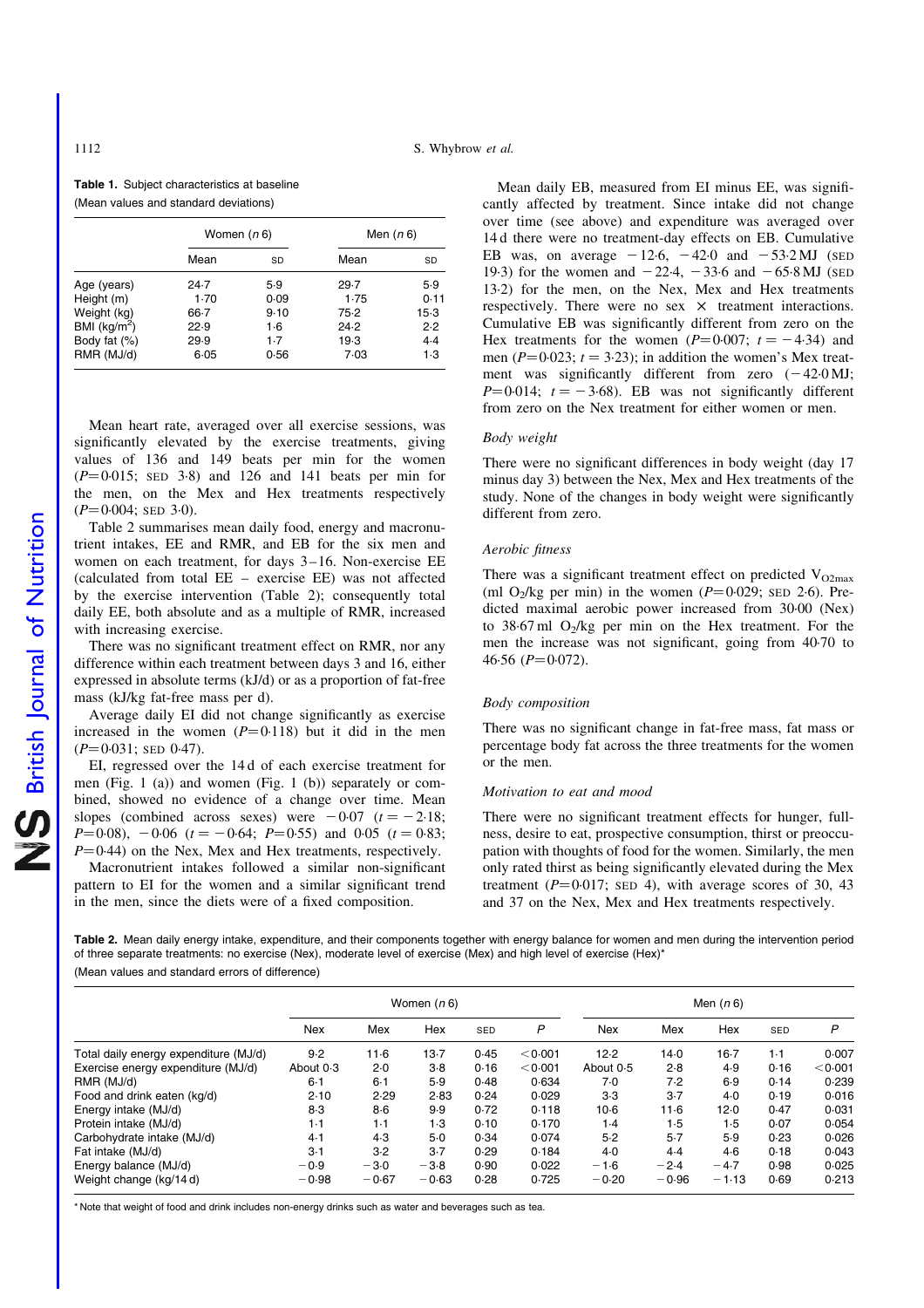

Fig. 1. Regression of daily energy intakes and study day for men (a) and women (b) for each treatment: no additional exercise (O; ---), moderate level of exercise  $(\triangle; - - -)$  and high level of exercise  $(\square; -)$ .

#### Discussion

# The effect of the exercise intervention on total daily energy expenditure

As in our two previous 7 d studies, a graded increase in exercise EE markedly elevated total daily EE, resulting in a negative EB, which was roughly proportional to the energy cost of exercise. Subjects in our previous studies tended to expend more than the required prescription at the outset of the study, and daily EE declined during the course of the study by about 0·3–0·6 MJ/d on the Hex regimen and 0·3–0·4 MJ/d on the Mex regimen<sup> $(26,27)$ </sup>. It was not possible to ascertain whether this occurred in the present study since daily EE was measured as an average per subject over each 14 d treatment period. With this caveat in mind, there was little evidence that sustained increases in EE through exercise lead to any decrease in non-exercise EE as there was no significant difference in total daily EE minus the energy cost of exercise. As discussed by Westerterp, in the longer term increased EE due to the physical activity of training does not appear to be compensated by a decrease in leisure-time activity<sup>(6)</sup>. Indeed, training regimens can facilitate greater levels of leisure-time  $EE^{(41)}$ .

It is important to note that the present study was conducted in relatively young, lean, sedentary adults who were obliged to exercise to a specific level and knew the EE due to exercise was being monitored. The level of EE when subjects were exercising on the Mex treatment was raised towards that measured in athletes in training; while on the Hex treatment it was elevated towards the upper range of activity level sustainable for prolonged periods<sup> $(42)$ </sup>. Subjects found the exercise regimens arduous, and while they markedly elevated their EE on both the Mex and Hex regimens, we think it unlikely that they would have been as compliant with this protocol if they had not been monitored. Indeed, few subjects continued to exercise at this level once the study was completed. Persuading the general public to increase habitual physical activity to the extent that it has a significant effect on total daily EE and physical fitness remains a distant public health challenge<sup> $(1,2)$ </sup>.

#### Changes in energy and nutrient intake

The average compensation of 30 % of the increased energy cost of exercise in the present study is greater than the zero compensation seen in 65 % of short-term studies reviewed by King et al.  $(14)$ . Evidence from cross-sectional studies suggests a greater correspondence between EE and voluntary EI in habitually active subjects. The present study and our previous studies therefore appear to capture the first stages of a change in intake to match a markedly elevated EE.

What is remarkable about these data is the degree to which subjects tolerated a marked negative EB over periods of 14 d; this requires some consideration.

The study design may have limited the subjects' ability to compensate food intake in the medium term. Examination of the dietary record data showed that the increase in EI was due to a specific increase in fluid intake on going from the Nex treatment to the Hex treatment (values not reported here). The priority given to increasing fluid intake in the short to medium term may have contributed to the lack of EI compensation. Water balance is more tightly defended than is  $EB^{(43,44)}$ .

The fixed composition of the available diet restricted food and macronutrient choice. Consumption of high-fat foods has been shown to offset exercise-induced  $EE^{(45,46)}$ . The availability of high-fat, and energy-dense, foods provides an opportunity to increase EI without increasing the weight of food consumed $(47)$ . In free-living conditions, it is possible that individuals seek out high-fat, energy-dense foods as a reward for exercising<sup>(13)</sup>.

#### Energy balance

The average estimates of EB using  $EI - EE$  were apparently confirmed by changes in body weight in the men but not the women. It is noteworthy that fairly large and significant changes in fitness only occurred in the women. During weight loss there is a tendency for lean body mass to be preserved if weight is lost during exercise, relative to when weight is lost without exercise<sup> $(16)$ </sup>. In the present study the changes in body weight, which did not exceed 1 kg in the women and 1·2 kg in the men, on average, on any of the treatments, were within the measurement error of body composition techniques used to assess change in fat and fat-free  $mass<sup>(48-50)</sup>$ . Forbes observes from an analysis of fourteen studies that it is within this range of small change in body weight during exercise regimens that '...individuals whose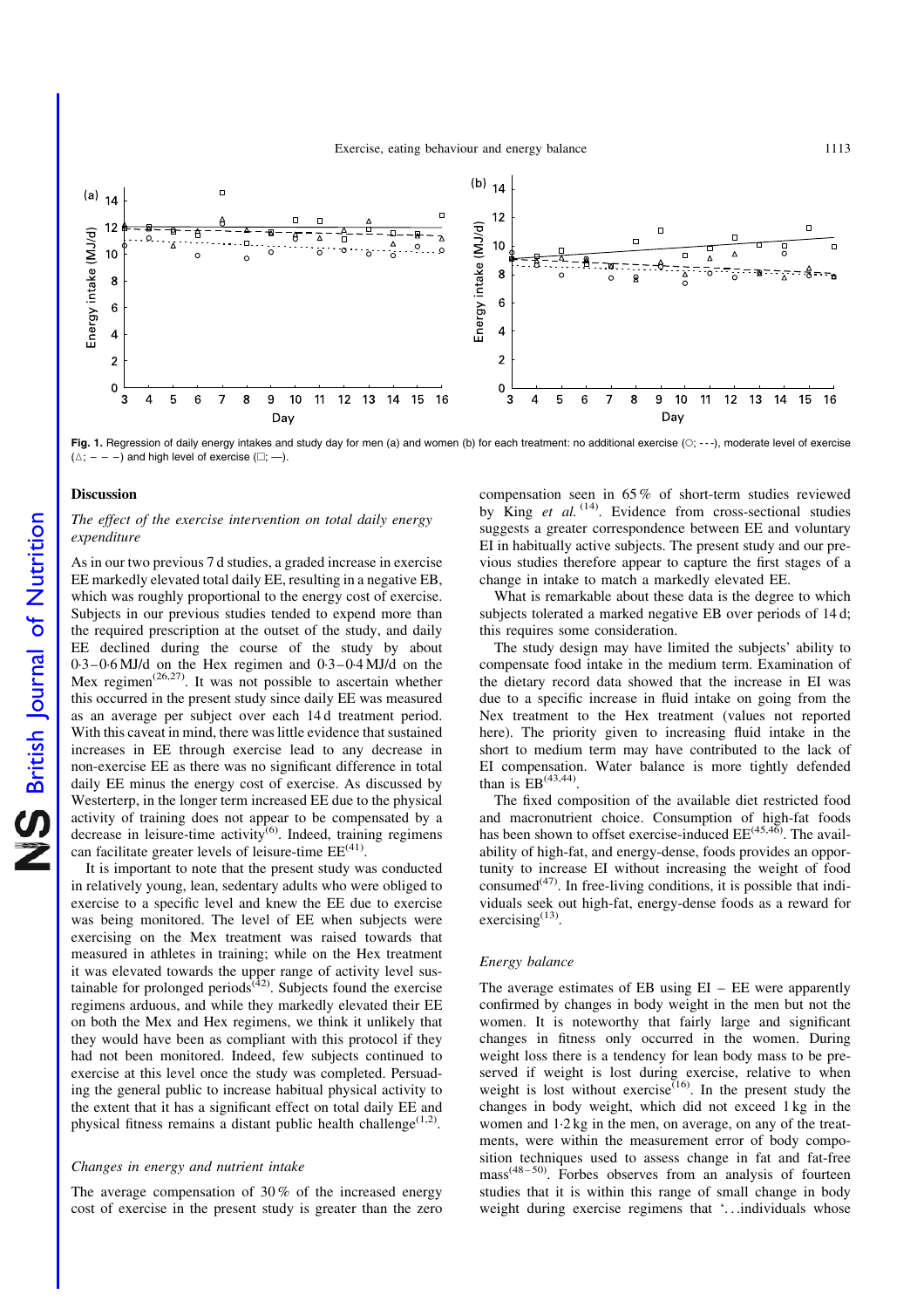weight did not change usually would be expected to have a modest increase in lean body mass, and thus a comparable loss of body fat in response to exercise<sup>'(49)</sup>. Such changes in body composition in the women in the present study may have confounded estimates of EB from weight per se. The nature of this confound would have been that a negative EB may have occurred that was not attended by a corresponding significant loss of body weight in the women. This is also supported by a recent analysis of several studies by M Elia (personal communication). The reason this effect is likely to have occurred in the women and not the men is that the women were less fit than the men at the outset of the study and so a similar exercise prescription per kg body weight would have presented a greater training challenge to the women.

# Advantages and limitations of the present study

Specific advantages of the present study were that EI, EE and body weight were independently assessed as precisely as current techniques allow, and that the energy cost of exercise was also quantified, as were subjective indices of motivation to eat and mood. However, the sample size was limited to six lean men and six lean women and the duration of the study was limited to the reasonable time for assessment of EE on each treatment. The small sample size may be a particular issue in relation to the generalisability of the data. Other subjects may behave differently. There are considerable limitations in predicting EE from  $HR^{(30,39)}$  and aerobic power from submaximal fitness tests<sup>(40)</sup>. The use of the relationship between HR and  $V_{O2}$  to predict exercise EE would appear justified under the conditions of the present study because subjects were assessed by HRM under the same conditions (i.e. cycling) used to calibrate the HRM.

There are also a number of assumptions inherent in using the relationship between heart rate and  $V_{O2}$  to predict  $V_{O2max}$ . These tests assume consistent mechanical efficiency of exercise<sup>(39)</sup>. Mechanical efficiency on a cycle ergometer can show a  $4-5\%$  variation<sup>(39)</sup>. It may take several days for subjects to become maximally efficient on the cycle ergometer, and apparent, small rises in predicted  $V_{O2max}$ may well reflect a combination of increased fitness and increased mechanical efficiency on the ergometer.

Measurements of isotope dilution spaces were not repeated at the end of each exercise treatment period. Any changes in body composition that may have occurred therefore could not be evaluated.

#### Conclusions

The present study captured the first stages of compensation of EI for a marked graded elevation of exercise-induced EE. Compensation was on average weak (about 30 %). Since short-term studies generally suggest no compensation and cross-sectional studies suggest greater intakes in active v. sedentary individuals, we conclude that EI only begins to track EE over the course of 1–2 weeks in lean men and women. The increased fluid intake in response to exercise suggests to us that part of the apparent delay in compensation of EI for elevations of EE could result from the necessity to defend water balance in preference to EB. Some subjects appeared to be less compliant with the ad libitum diet than

were others. When these five subjects were excluded, EI increased by about 56 % of the energy cost of exercise across treatments. The extent of compensation remained highly variable. Studies are needed with larger numbers of subjects to fully elucidate the basis for inter-individual variability in compensation of EI for exercise-induced energy deficits.

#### Acknowledgements

We gratefully acknowledge the expertise and technical assistance from Mr Eric Milne and Mrs Paula Redman.

The authors declare that no conflict of interest existed.

The present study was supported by the Scottish Executive Environment Rural Affairs Department and Biotechnology and Biological Science Research Council grant F02501.

S. W. wrote the manuscript. A. M. J. conducted the study in the women and analysed the data, and D. A. H. the men. P. R. carried out the doubly labelled water analysis. G. W. H. performed the statistical analysis. R. J. S. was the project leader and was involved in the study design. All authors contributed to the interpretation of results, writing of the manuscript, and read and approved the final version.

#### **References**

- 1. Anonymous (1992) Allied Dunbar National Fitness Survey: Main Findings. London: Sports Council and Health Education Authority.
- 2. Department of Health (1995) The Health of the Nation. Reversing the Increasing Problem of Obesity in England. A report from the Nutrition and Physical Activity Task Forces. London: Department of Health.
- 3. Garrow JS & Summerbell CD (1995) Metaanalysis effect of exercise, with or without dieting, on the body composition of overweight subjects. Eur J Clin Nutr 49, 1–10.
- 4. Sum CF, Wang KW, Choo DCA, Tan CE, Fok ACK & Tan EH (1994) The effect of a 5-month supervised program of physical activity on anthropometric indexes, fat-free mass, and resting energy expenditure in obese male military recruits. Metabolism 43, 1148–1152.
- 5. Van Etten LMLA, Westerterp KR, Verstappen FTJ, Boon BJB & Saris WHM (1997) Effect of an 18-wk weight-training program on energy expenditure and physical activity. J Appl Physiol 82, 298–304.
- 6. Westerterp KR (1998) Alterations in energy balance with exercise. Am J Clin Nutr 68, 970S–974S.
- 7. van Baak MA (1999) Physical activity and energy balance. Public Health Nutr 2, Suppl. 1, 335–339.
- 8. Bovens AM, Vanbaak MA, Vrencken JG, Wijnen JA, Saris WH & Verstappen FT (1993) Physical activity, fitness, and selected risk factors for CHD in active men and women. Med Sci Sports Exerc 25, 572–576.
- 9. McGowan CR, Epstein LH, Kupfer DJ, Bulik CM & Robertson RJ (1986) The effect of exercise on nonrestricted caloric intake in male joggers. Appetite 7, 97–105.
- 10. Barr SI & Costill DL (1992) Effect of increased training volume on nutrient intake of male collegiate swimmers. Int J Sports Med 13, 47–51.
- 11. Schoeller DA, Shay K & Kushner RF (1997) How much physical activity is needed to minimize weight gain in previously obese women? Am J Clin Nutr 66, 551–556.
- 12. Saris WHM (1993) The role of exercise in the dietary treatment of obesity. Int J Obes 17, S17–S21.